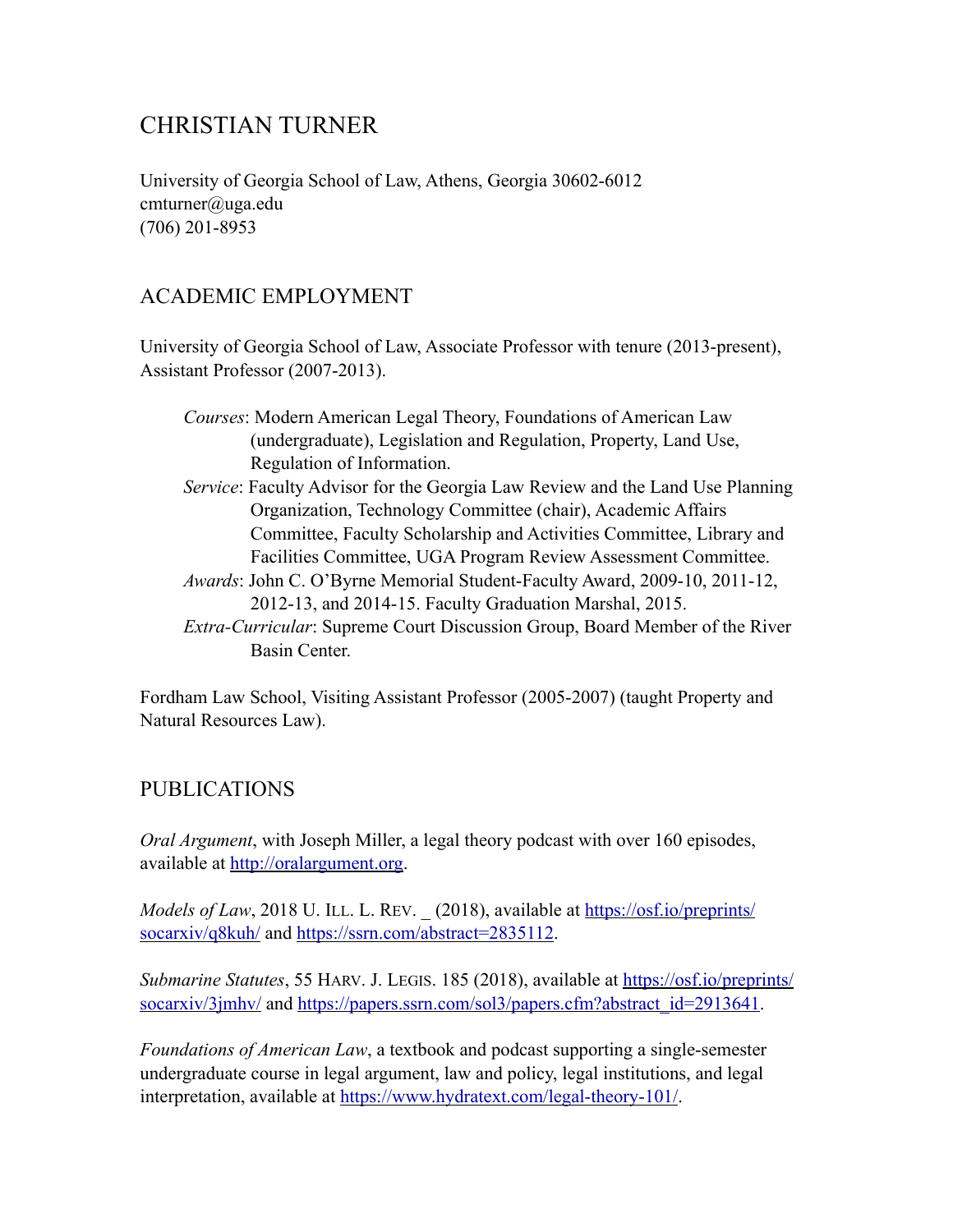*Legal Theory 101*, a syllabus and podcast supporting a single-semester course in jurisprudence, available at<https://www.hydratext.com/legal-theory-101/>.

*Hydratext*, a blog featuring, among other things academic writing (selections collected below), available at [http://hydratext.com.](http://hydratext.com)

*Origins of the Public/Private Theory of Legal Systems*, in PRIVATE LAW: KEY ENCOUNTERS WITH PUBLIC LAW (Kit Barker and Darryn Jensen, eds., Cambridge Univ. Press, 2014), available at<https://osf.io/preprints/socarxiv/84t6b/>and [https://ssrn.com/](https://ssrn.com/abstract=2380767) [abstract=2380767](https://ssrn.com/abstract=2380767).

*It's Not My Gun. It's Free Speech.*, with Dahlia Lithwick, Slate (November 12, 2013), available at [http://www.slate.com/articles/news\\_and\\_politics/jurisprudence/2013/11/](http://www.slate.com/articles/news_and_politics/jurisprudence/2013/11/open_carry_demonstrations_is_carrying_a_gun_to_a_protest_protected_by_the.html) open carry demonstrations is carrying a gun to a protest protected by the.html.

*State Action Problems*, 65 FLA. L. REV. 281 (2013), available at [https://osf.io/preprints/](https://osf.io/preprints/socarxiv/2edg7/) [socarxiv/2edg7/](https://osf.io/preprints/socarxiv/2edg7/) and [https://papers.ssrn.com/sol3/papers.cfm?abstract\\_id=2026631](https://papers.ssrn.com/sol3/papers.cfm?abstract_id=2026631).

*Law's Public/Private Structure*, 38 FLA. ST. L. REV. 1003 (2012), available at [https://](https://osf.io/preprints/socarxiv/6zyjd/) [osf.io/preprints/socarxiv/6zyjd/](https://osf.io/preprints/socarxiv/6zyjd/) and [https://papers.ssrn.com/sol3/papers.cfm?](https://papers.ssrn.com/sol3/papers.cfm?abstract_id=1681056) [abstract\\_id=1681056](https://papers.ssrn.com/sol3/papers.cfm?abstract_id=1681056).

Casebooks in Property and Land Use, CALI (2012), available at [http://elangdell.cali.org/](http://elangdell.cali.org/content/property-vol-1) [content/property-vol-1,](http://elangdell.cali.org/content/property-vol-1) <http://elangdell.cali.org/content/property-vol-2>, and [http://](http://elangdell.cali.org/content/land-use) [elangdell.cali.org/content/land-use.](http://elangdell.cali.org/content/land-use)

*The Burden of Knowledge*, 43 GA. L. REV. 297 (2009), available at [https://osf.io/](https://osf.io/preprints/socarxiv/sjghq/) [preprints/socarxiv/sjghq/](https://osf.io/preprints/socarxiv/sjghq/) and [https://papers.ssrn.com/sol3/papers.cfm?](https://papers.ssrn.com/sol3/papers.cfm?abstract_id=1166402) abstract\_id= $1166402$ .

*Origin, Scope, and Irrevocability of the Manifest Disregard of the Law Doctrine: Second Circuit Views*, 24 QUINN. L. REV. 795 (2006) (with Joshua Ratner), available at [https://](https://osf.io/preprints/socarxiv/w6gyx/) [osf.io/preprints/socarxiv/w6gyx/](https://osf.io/preprints/socarxiv/w6gyx/).

*Rosetta Stone*, in Our Environment, Our Future, (David Rejeski, ed.) (2001), available at <http://smapp.rand.org/ise/ourfuture/Welcome/>.

## SELECT BLOG POSTS

*Overcoming Gun Violence,* [https://www.hydratext.com/blog/2018/2/16/overcoming-gun](https://www.hydratext.com/blog/2018/2/16/overcoming-gun-violence)[violence](https://www.hydratext.com/blog/2018/2/16/overcoming-gun-violence) (February 16, 2018).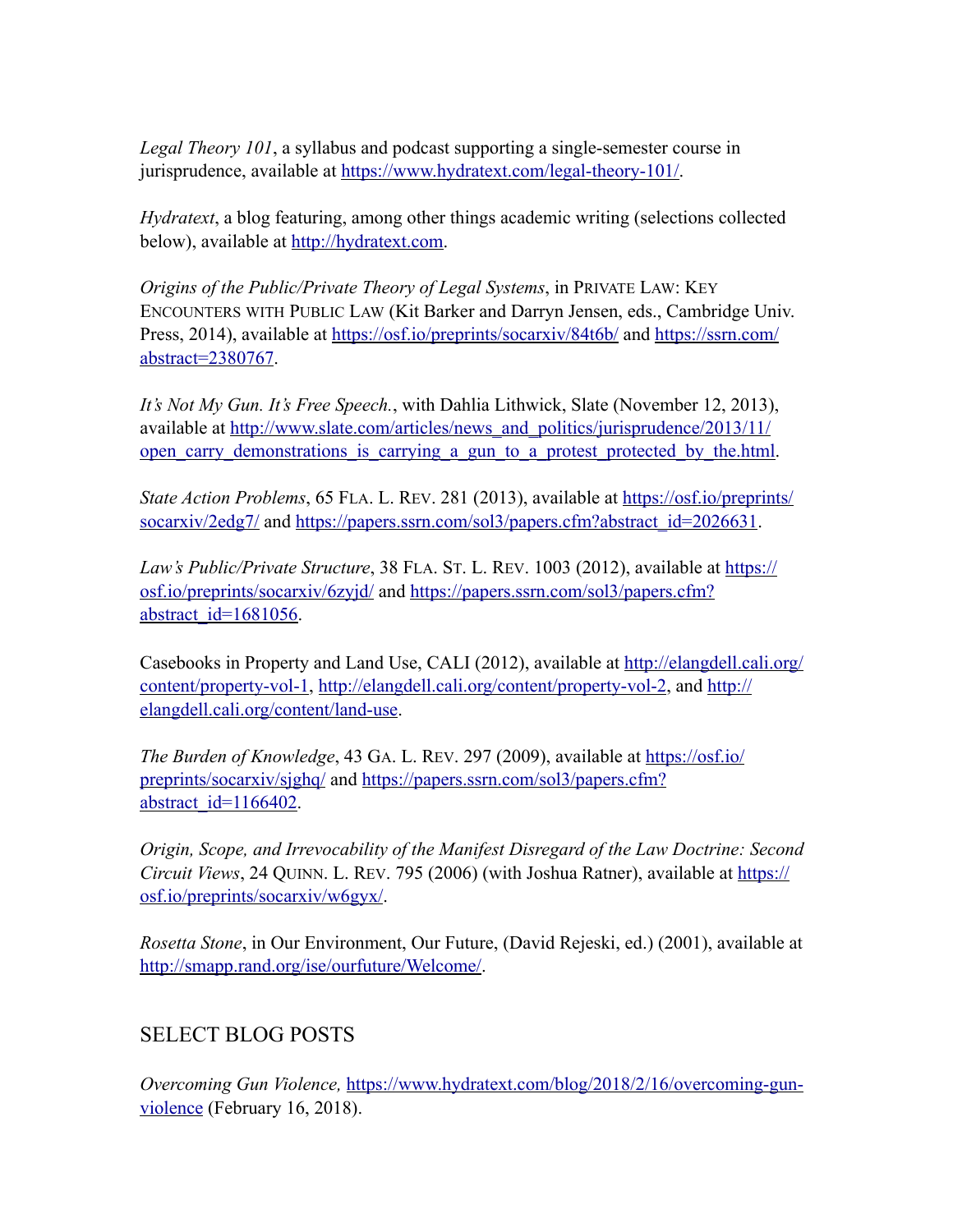*A Politics of Decency,* <https://www.hydratext.com/blog/2016/12/20/a-politics-of-decency> (December 20, 2016).

*Bound by Federal Law*, [http://www.hydratext.com/blog/2014/10/29/bound-by-federal](http://www.hydratext.com/blog/2014/10/29/bound-by-federal-law)[law](http://www.hydratext.com/blog/2014/10/29/bound-by-federal-law) (October 29, 2014).

*Bet Your Life Before You Impose Death*, [http://www.hydratext.com/blog/2014/9/3/bet](http://www.hydratext.com/blog/2014/9/3/bet-your-life-before-you-impose-death)[your-life-before-you-impose-death](http://www.hydratext.com/blog/2014/9/3/bet-your-life-before-you-impose-death) (September 3, 2014).

*404: Argument Not Found*, [http://www.hydratext.com/blog/2014/8/28/404-argument-not](http://www.hydratext.com/blog/2014/8/28/404-argument-not-found)[found,](http://www.hydratext.com/blog/2014/8/28/404-argument-not-found) (August 28, 2014).

*The Information Law Crisis*, [http://www.hydratext.com/blog/2014/1/6/the-information](http://www.hydratext.com/blog/2014/1/6/the-information-law-crisis)[law-crisis,](http://www.hydratext.com/blog/2014/1/6/the-information-law-crisis) (January 6, 2014).

*The Cost of Foregone Biergartens*, [http://www.hydratext.com/blog/2013/3/8/the-cost-of](http://www.hydratext.com/blog/2013/3/8/the-cost-of-foregone-biergartens.html)[foregone-biergartens.html](http://www.hydratext.com/blog/2013/3/8/the-cost-of-foregone-biergartens.html) (March 8, 2013).

*Footnote Negative Four*, [http://www.hydratext.com/blog/2013/3/7/footnote-negative](http://www.hydratext.com/blog/2013/3/7/footnote-negative-four.html)[four.html](http://www.hydratext.com/blog/2013/3/7/footnote-negative-four.html) (March 7, 2013).

*The Failures of Freedom*, [http://www.hydratext.com/blog/2012/2/4/the-failures-of](http://www.hydratext.com/blog/2012/2/4/the-failures-of-freedom.html)[freedom.html](http://www.hydratext.com/blog/2012/2/4/the-failures-of-freedom.html) (February 4, 2012).

*Law's Not That Hard*,<http://www.hydratext.com/?category=Law%27s+Not+That+Hard> (December 2011 - January 2012).

#### PRESENTATIONS

*Oral Argument Live*, Privacy and Technology Law Institute, Atlanta, Georgia (October 20, 2017)

*Segregation of Markets*, WINIR Conference, Institutions and Open Society, Utrecht University (September 16, 2017).

*Creativity Mandates*, Association of Law, Property, and Society, University of Michigan (May 19, 2017).

*Models of Law*, MIST Faculty Workshop, Univeristy of California, Merced (May 2, 2017)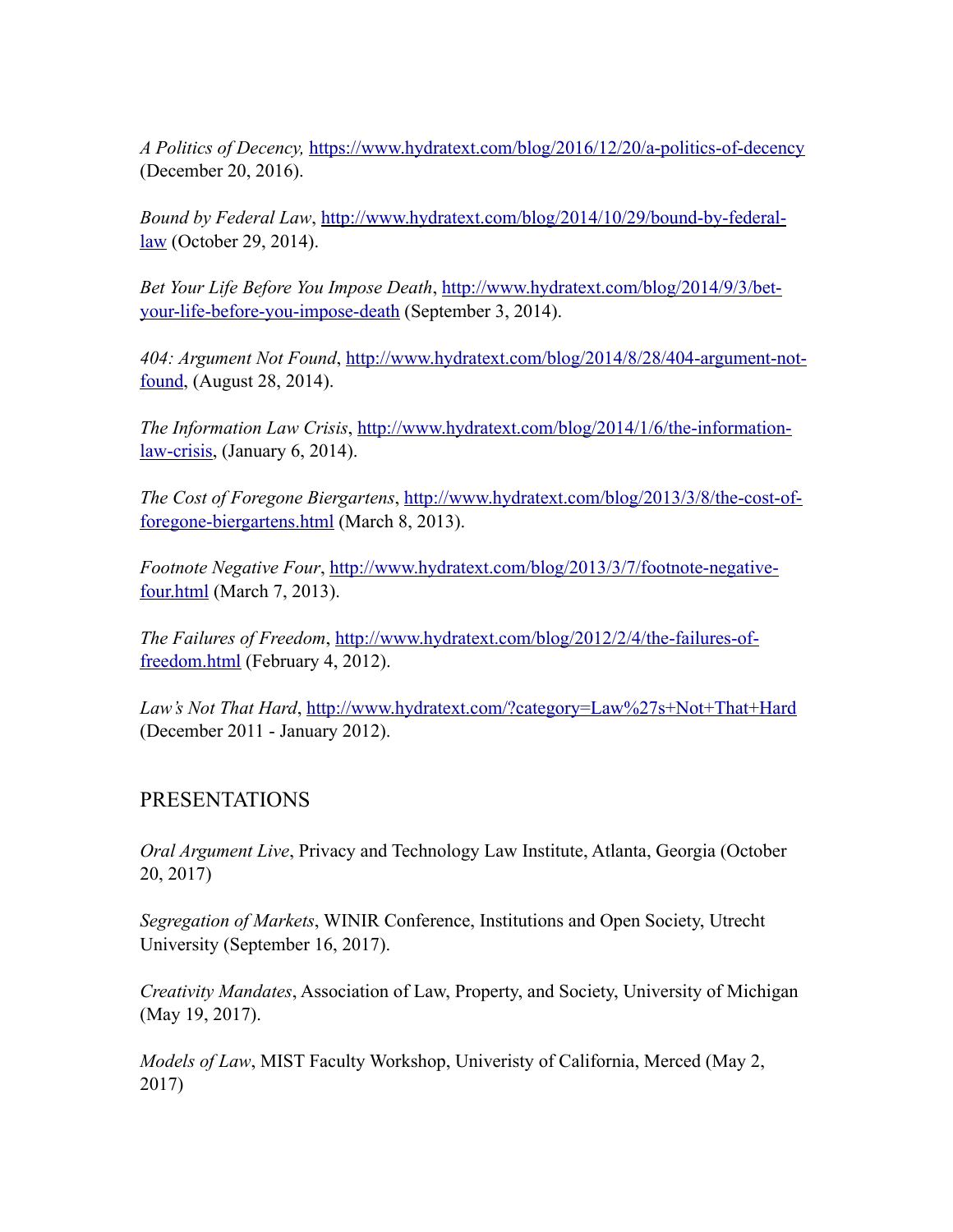*Gonna Work? Oral Argument Live at the Tech Law Institute*, Technology Law Institute, Atlanta, Georgia (October 21, 2016).

*Perceiving Law*, Third WINIR Conference, Institutions and Human Behavior, Boston, Massachusetts (September 4, 2016).

*Segregation of Markets*, Association of Law, Property, and Society, Queen's University Belfast (2016).

*A Law and Tech Conversation*, Technology Law Institute, Atlanta, Georgia (2015).

*A Theory of Concepts of Law*, UGA-Emory Faculty Workshop, University of Georgia School of Law (2015).

Guest appearance on Dahlia Lithwick's *Amicus: The Term in Review*, available at [http://](http://www.slate.com/articles/podcasts/amicus.html) [www.slate.com/articles/podcasts/amicus.html.](http://www.slate.com/articles/podcasts/amicus.html)

*There Is No Cathedral, Only Views: A Theory of Law as Mental Modeling*, Research Seminar Series, TC Beirne School of Law, University of Queensland (2014).

*Law as Code*, Law and Society Association of Australia and New Zealand: Public And/Or Private Lives, University of Queensland (2014).

*The Information Law Crisis*, Technology Law Institute, Atlanta, Georgia (2014).

*Law as Code*, Association of Law, Property, and Society, University of British Columbia: Association of Law, Property, and Society (2014).

*Legislation and Regulation*, Southeastern Association of Law Schools Annual Meeting (August 6, 2013).

*HydraText and the Future of Textbooks*, CALI Conference, San Diego (June 21-23, 2012).

*What Are We Doing When We Do Law: The Case of the Health Care Reform Litigation*, University of Georgia Honors College (April 4, 2012).

*State Action Problems*, Association for Law, Property, and Society, Georgetown University Law Center (March 3, 2012).

*Law's Public/Private Structure (and Beyond)*, Sandra Day O'Connor College of Law, Arizona State University (September 12, 2011).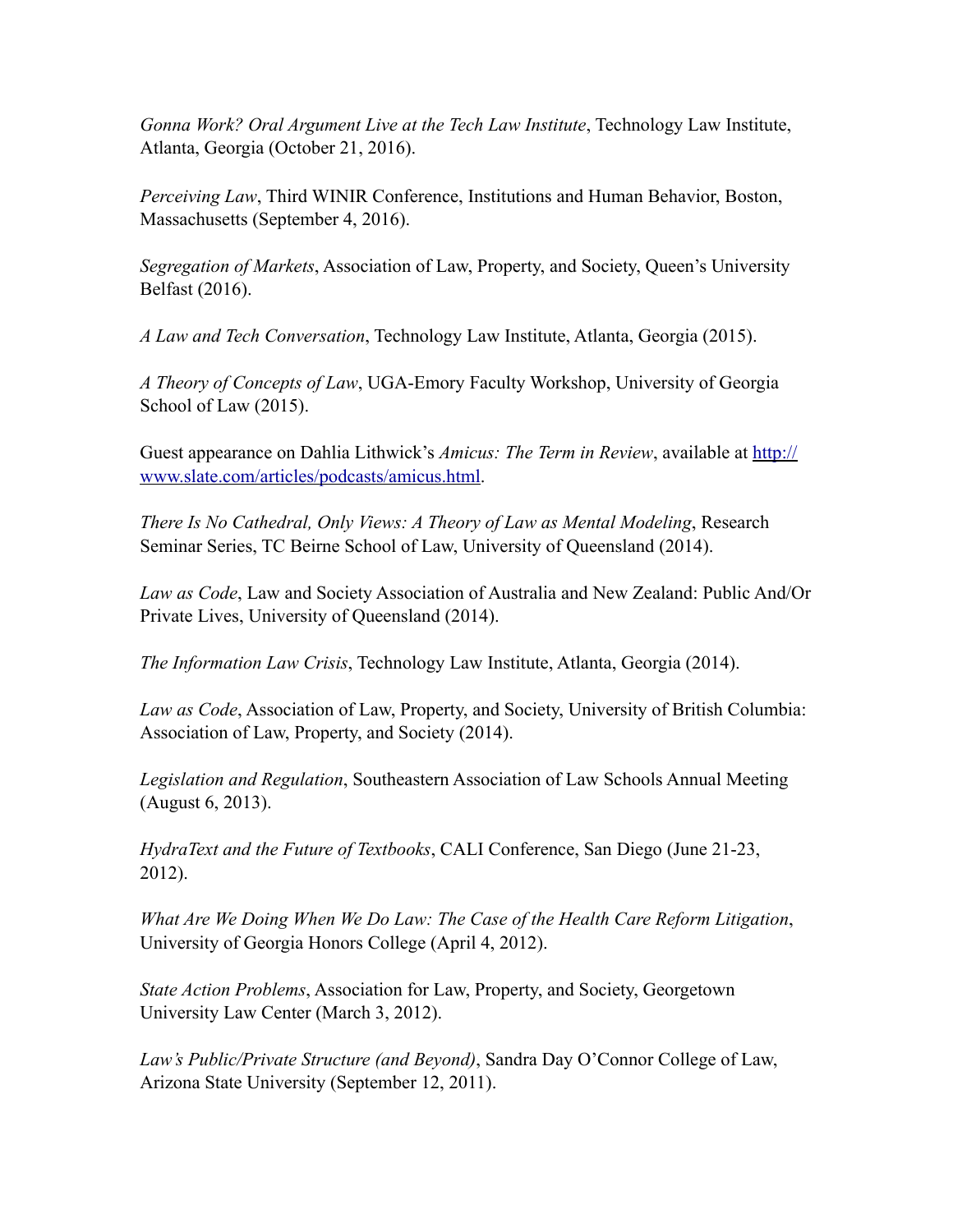*Law's Public/Private Structure*, Private and Public Law - Intersections in Law and Method, TC Beirne School of Law, The University of Queensland (July 21, 2011).

*They, the People: On Being Ruled by Others*, Association for Law, Property, and Society, Georgetown University Law Center (March 5, 2011).

*A Public/Private Theory of Legal Systems*, Mercer University School of Law (September 28, 2010).

*HydraText*, Reboot Legal Education Conference, CALI, Rutgers-Camden (June 24-26, 2010).

Mini-Course on *Constitutional Limits on the Regulation of Property: Comparisons with U.S. 'Takings' Law*, Johannes Gutenberg- University Mainz School of Law (May 31-June 4, 2010).

*A Three Dimensional Structure of Substantive Law*, EACLE Annual Research Conference, Erasmus University Rotterdam (May 27-29, 2010).

*Dividing Public from Private to Reveal a Structure of Legal Systems*, University of Arkansas-Little Rock (April 21, 2010).

*The Costs of Knowledge*, Southeastern Association of Law Schools Annual Meeting (August 6, 2009).

*The Three Dimensional Structure of Substantive Law*, The Public Nature of Private Property Conference, Georgetown University Law Center (November 14, 2008).

*The Burden of Knowledge*, Faculty Workshop, University of Maryland School of Law (March 5, 2008).

*The Future of the Casebook* (First Demonstration of HydraText software), International Conference on the Future of Legal Education, Georgia State University (February 21, 2008), with Gene Koo.

#### OTHER LAW-RELATED PROJECTS

*HydraText*, 2007-present, enabling production and sharing of supplements and textbooks, automatically producing print and web-based products.

*Intra*, 2001-2002, intranet software developed to run the Stanford Law Review, making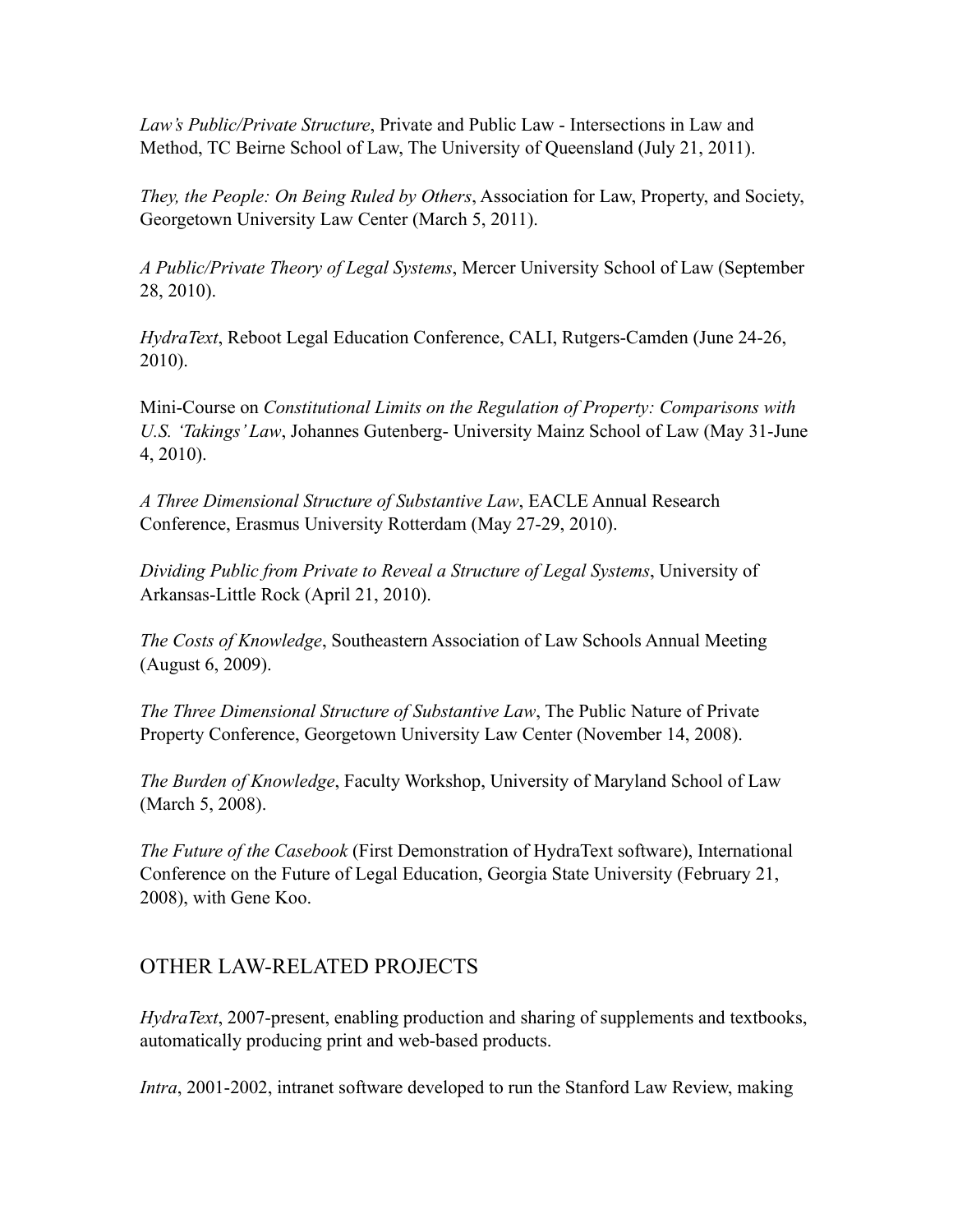the review among the first to accept online submissions, and adopted by several other top law reviews.

## EDUCATION

#### STANFORD LAW SCHOOL, J.D., June 2002.

- · Order of the Coif
- · President, Stanford Law Review, volume 54
- · Member, Stanford Environmental Law Journal (1999-2000)

TEXAS A&M UNIVERSITY, Ph.D., Mathematics, *The Mechanics of Ecosystems*, December 1999.

- · Regents Fellowship recipient, NSF Fellowship Honorable Mention
- · Outstanding Teaching Assistant Award

UNIVERSITY OF SOUTH CAROLINA, B.S., Mathematics, May 1993.

- · Magna cum Laude
- · National Merit Finalist
- · Carolina Scholars Academic Scholarship
- · NASA Scholarship
- · Mathematics Undergraduate of the Year

## LEGAL EXPERIENCE

Wiggin and Dana, Associate. 2003-2005, New Haven, Connecticut.

Law Clerk for Judge Guido Calabresi, United States Court of Appeals, Second Circuit. 2002-03, New Haven, Connecticut.

Shute, Mihaly & Weinberger, Legal Intern. Summer 2001, San Francisco, California.

White House Council on Environmental Quality, Legal Intern. Summer 2000, Washington, D.C.

## OTHER EXPERIENCE

Texas A&M University Mathematics Department, Research and Teaching Assistant. 1993-99, College Station, Texas.